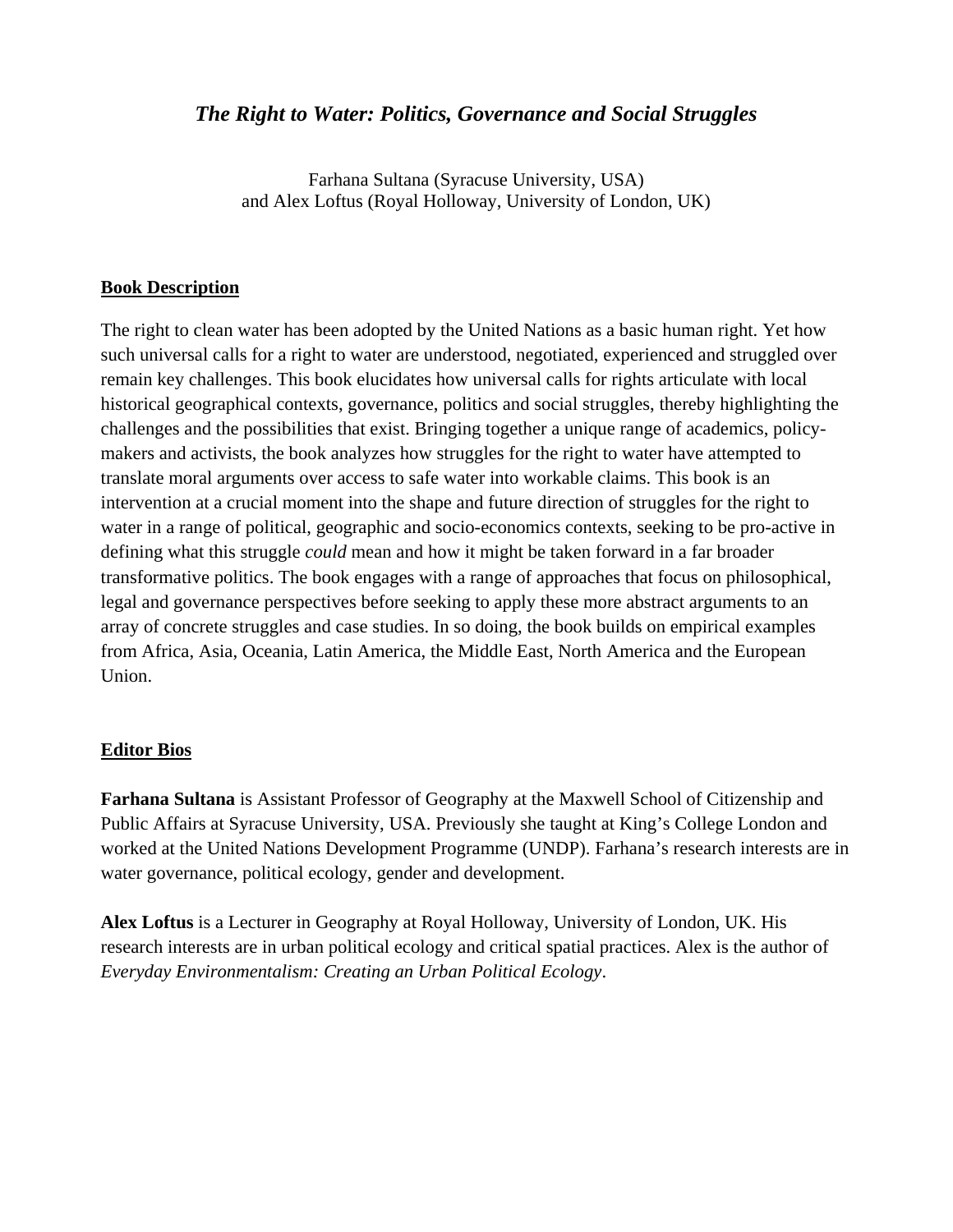## *Table of Contents*

**List of Figures List of Tables List of Contributors Preface** 

> **Foreword**  Maude Barlow *(Council of Canadians, Canada)*

- **1. The Right to Water: Possibilities and Prospects**  Farhana Sultana (*Syracuse University, USA*) and Alex Loftus (*Royal Holloway, University of London, UK*)
- **2. Commons versus Commodities: Debating the Human Right to Water**  Karen Bakker *(University of British Columbia, Canada)*
- **3. The Human Right to What? Water, Rights, Humans, and the Relation of Things**  Jamie Linton *(Queen's University, Canada)*
- **4. A Right to Water? Geographico‐legal Perspectives**  Chad Staddon, Tom Appleby and Evadne Grant *(University of the West of England, UK)*
- **5. The Political Economy of the Right to Water: Reinvigorating the Question of Property**  Kyle Mitchell *(University of Strathclyde, UK)*
- *6.* **Scarce or insecure? The Right to Water and the Ethics of Global Water Governance** Jeremy Schmidt *(University of Western Ontario, Canada)*
- **7. The Right to Water as the Right to Identity: Legal Struggles of Indigenous Peoples of Aotearoa New Zealand**  Jacinta Ruru *(University of Otago, Aotearoa New Zealand)*
- **8. Legal Protection of the Right to Water in the European Union**  Marleen van Rijswick and Andrea Keessen *(Utrecht University, Netherlands)*
- **9. Rights, Citizenship and Territory: Water Politics in the West Bank**  Ilaria Giglioli *(University of California Berkeley, USA)*
- **10. Water Rights and Wrongs: Illegality and Informal Use in Mexico and the U.S.**  Katharine Meehan *(University of Oregon, USA)*
- **11. The Centrality of Community Participation to the Realisation of the Right to Water: The Illustrative Case of South Africa**  Cristy Clark *(University of New South Wales, Australia)*